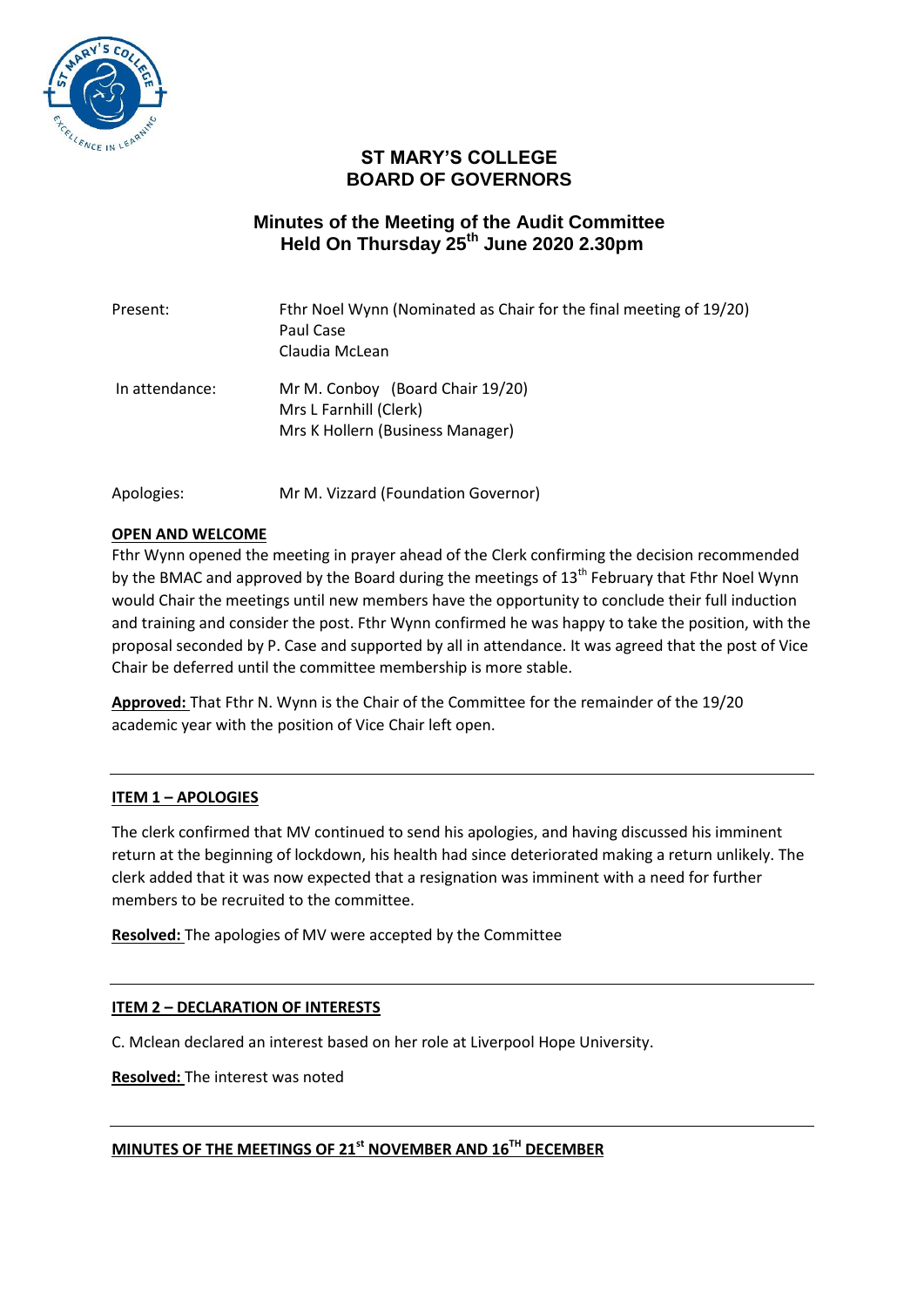It was confirmed that actions of the November meeting had been reviewed ahead of December and all actions from December had been completed. The minutes were approved by the Committee, with signing deferred until face to face meetings resume.

**Resolved:** The minutes of the meetings of the 21<sup>st</sup> November 2019 and 16<sup>th</sup> December 2019 were approved to be signed once face to face meetings resume

## **ITEM 4 – INTERNAL AUDIT UPDATE**

KH advised the Committee that TIAA, the internal auditors had been in touch to arrange follow-up reviews to ensure that their recommendations had been followed for the 4 audits completed in 18/19 which were necessary to complete their annual report. KH stated that TIAA also wanted to complete one further piece of work based on their original proposal, however, with the support of EB and MC, it was decided the scheduled work was no longer relevant or a duplication of earlier work, with a need to now focus on what would be useful and relevant in relation to the SPA therefore further work has been deferred.

**A governor asked** where there were a number of recommendations, was a consolidated table created. KH confirmed that this was on each individual report with an annual summary in the annual report from TIAA.

MC, as former Committee Chair confirmed that they worked through and closed down each piece of work with no longstanding actions, although agreed that a rolling list would be beneficial.

The clerk confirmed this had been an action of the November meeting but on reflection had not been considered beneficial as each report had the information within it and matters arising within meetings detailed as actions and followed up at the next meeting.

Upon further discussion and reflection, with consideration for the fluid committee membership, it was agreed that this should be undertaken with an **action** noted for this to be completed for future meetings. KH agreed to take this action forwards, adding that the final report for the year would provide assurance with a sign off for works undertaken and actions recommended.

The clerk confirmed that within the papers, an internal audit report on GDPR had been included. This Audit was conducted after the last meeting of the Audit Committee but ahead of the Board meeting, therefore verbal feedback had been provided directly to the Board due to the cancellation of the March Audit Committee meeting, with the report now available and included for information. **In response to a question,** the clerk confirmed this was not itemised on the agenda for discussion due to the absence of the auditors and need to review only urgent items, however, as DPO, the Clerk asked the Committee if they had any questions regarding the report. **A governor asked** if the recommendations had been followed up, with the Clerk confirming all were completed, many undertaken prior to the auditor concluding their two da inspection.

**Resolved:** The Committee noted the details of the verbal report. **ACTION** – start a rolling action summary for internal audit recommendations.

#### **ITEM 5 – EXTERNAL AUDIT UPDATE**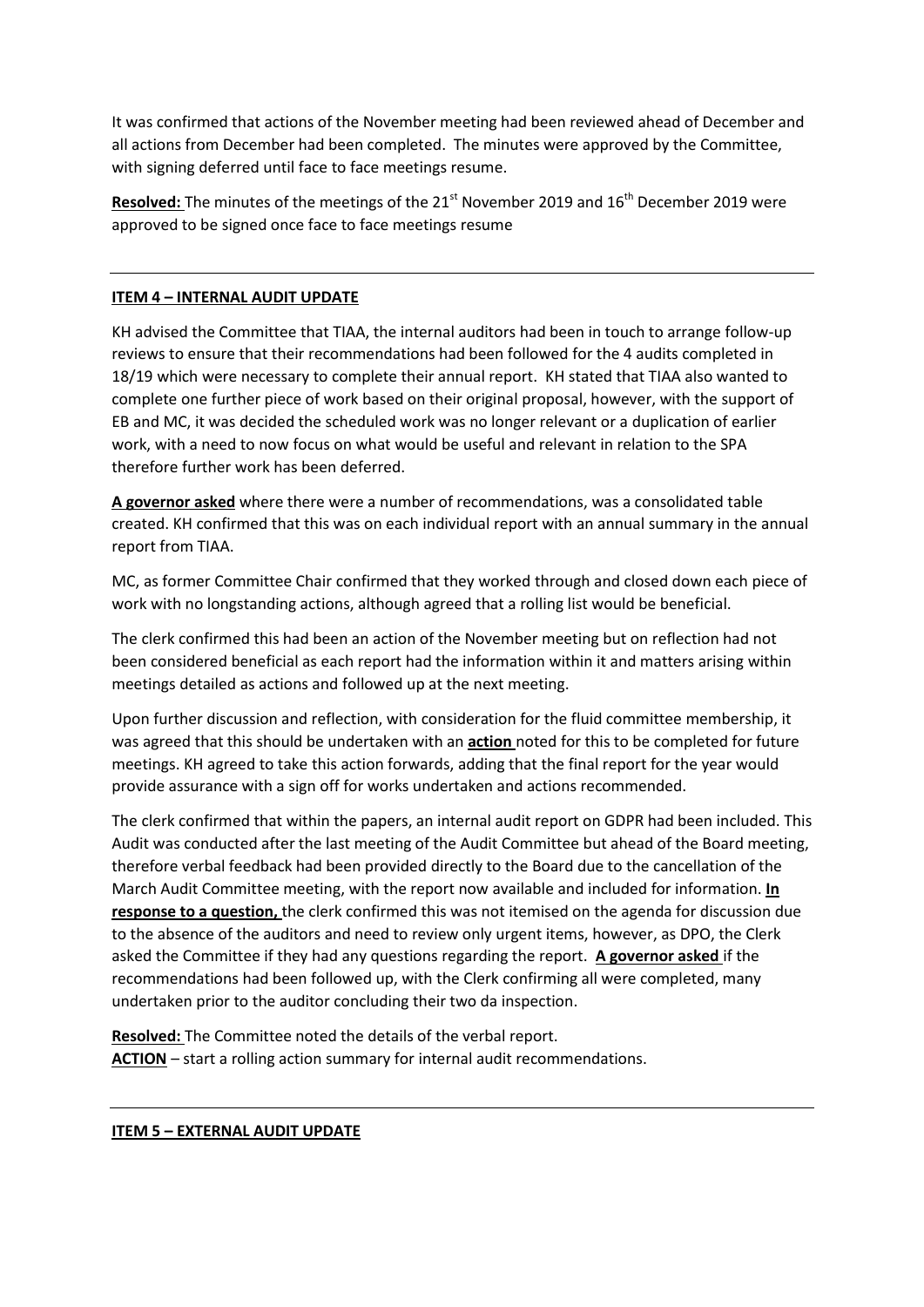KH advised the Committee that there had been considerable changes within the teams at Mazars, with Chris Whittingham, the previous audit partner now reassigned to SMC. KH advised the committee of a significant price increases across the industry, with additional work now necessary following a number of high profile companies becoming insolvent, resulting in a price increase of £6500 which had been discussed with MC in his capacity of Chair of the Board.

MC confirmed that they had reviewed the options, including remaining with Mazars, going out to tender or approaching other companies, including that of the previous audit partner who had worked with SMC for a number of years and was fully aware of the present situation and was now working for a different provider. MC stated that the price rise was across the industry, with KH confirming that she had been alerted by the Clerk following network discussions regarding significant price increases being notified to other colleges prior to Mazars having confirmed their price rise to SMC. MC concluded that given the present situation with the SPA process and imminent structural solution, it was considered logical to stay with those known to the College as their assistance will be needed during the SPA process, with the history being beneficial, although contended that the known element was now limited with the auditor and senior partner having both recently left, leaving only one member of the team known to the College. KH confirmed that this was a return to the team that had previously audited the College, although the account manager was now on paternity leave which is why the memorandum was not available for approval today.

**A governor asked** what percentage the represented with KH confirming that the fee the previous year was £15,000, with a **governor commenting** that this rise in the region of 40% seemed excessive considering this would only be in relation to labour costs.

KH confirmed that additional work would also be needed in relation to SMC as a going concern, highlighting additional costs that would be incurred in moving to a new provider, including the need to review the previous year, with prices likely to reflect the inability to offer a three year contract due to the imminent structural solution.

**A governor asked** if the SPA was driving the increase based on it being likely that this would be their last year, with KH stating that this was unlikely with information provided from other colleges provided by the clerk demonstrating similar increases. MC added that SMC had not yet agreed to the terms and would be meeting with them in late July and would look at whether there could be any flexibility in the pricing.

**A governor asked** if they needed to undertake additional work, with KH confirming that there was a piece of work on teachers pensions, with this fee set at £1200 plus VAT being unchanged from the previous year, with only the main body of the audit having increased in cost, with the price given as the overall cost including the teaches pension work.

**Resolved –** The Committee noted the update with matters arising to be followed up at the next meeting:

- KH and MC to meet with the auditors and review the pricing
- Audit memorandum to be approved in late August/ early September

#### **ITEM 6 – THE RISK REGISTER**

KH advised that there was no report available due to the volume of work currently being undertaken by the person responsible for writing the report. **A governor asked** if LH could provide a verbal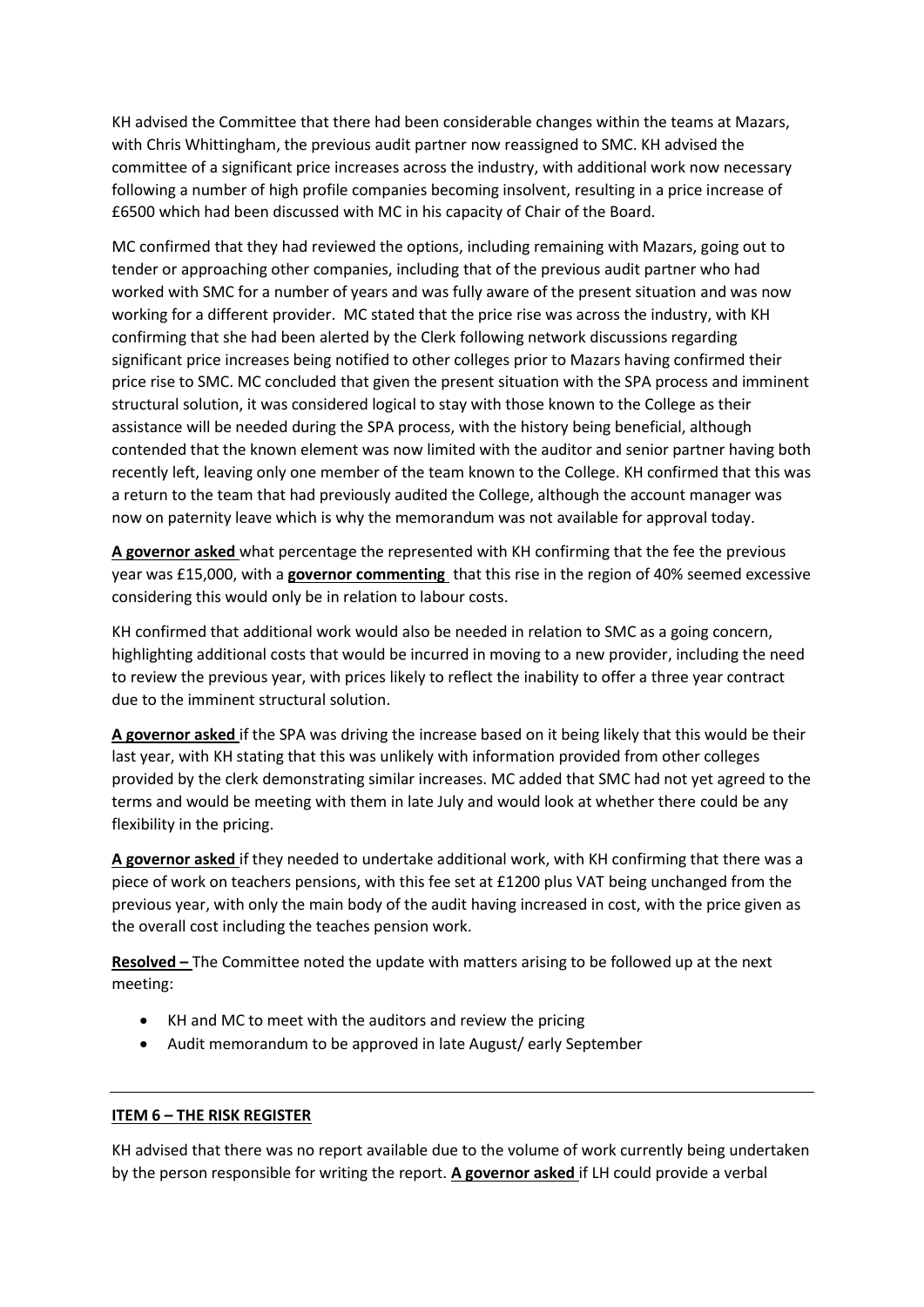update including highlighting changes in risk ratings, which KH confirmed she was able to provide, giving the following detailed information relating to each risk:

1 – KH confirmed that the 1<sup>st</sup> risk was a new addition, relating to the Covid-19 College closure. KH confirmed that the College was advised to close in March and informed the Committee that following preparations to reopen in early June, the College was advised by BwD that the local risk remained too high therefore the schedule of planned one to one meetings were maintained but carried out through virtual pathways. **Governors asked** if the high point score was accurate given that the college has not reopened and would not be reopening this academic year, with KH confirming that this now reflects the risks present in reopening the College in September, which is heightened as this would be a full reopening of the College, not a partial reopening as was intended in June.

KH advised that the nurseries had also planned to reopen on  $8<sup>th</sup>$  June, however deferred on the advice of the Local Authority, successfully reopening on 22<sup>nd</sup> June following a full risk assessment. **A governor asked** how many children were attending, with KH stating that there were 60 children although they were not full time, resulting in less children on site each day, with exact figures unavailable and that this was increasing daily as parents became more confident in the safety measures. KH confirmed that the risk assessment was still in draft and not yet available, advising that the risk register was also still in draft.

2 – KH advised that following the receipt of a 'good' Ofsted inspection, this had been downgraded from impact 5 and probability 3 to impact 5 and probability 2, adding that the College continues to be Ofsted ready, however due to the pause in inspections it was unlikely a visit would be imminent.

3 – KH informed the Committee of considerable training undertaken in relation to the new EIF, noting that the  $3^{rd}$  term updates were not fully completed due to covid-19.

4 – KH confirmed that the structural review had taken place alongside a redundancy programme with some staff redeployed. KH confirmed that the impact of Covid-19 had meant the SPA had paused, however would restart in July, with completion expected by late August, and with the support of the FEC team, the score was changed from impact 5 and probability 5 to impact 4 and probability 4 due to the SPA process providing options for a sustainable future, with MC adding that the original plan to defer to September was now replaced with an accelerated programme to bring the process back on track with EOI and proposals in by end of July, providing an earlier picture of what the outcome will be, supporting the reduced risk rating.

5 – KH confirmed the reduction in the rate from impact 5 and probability 4 to impact 5 and probability 3 as the SMC and Marist relationship was coming to an end, reducing this risk of reputational damage from this association.

6 – KH advised that retention reports now go to SLT, Quality Committee and the Full Board, with actions detailed confirming that the rating was kept the same.

7 – KH confirmed that outcomes and intervention received thorough interrogation, with the introduction of the Quality Committee which increased scrutiny and support, with additional contact with the chair of the Committee as mitigating factors, with the risk rating being maintained.

8 – KH advised that the rating for the publication of the FEC report had been reduced from impact 5 and probability 4 to impact 5 and probability 3 as the local press had not publicised the document, with minimal national interest raised in sector related articles with little impact felt locally.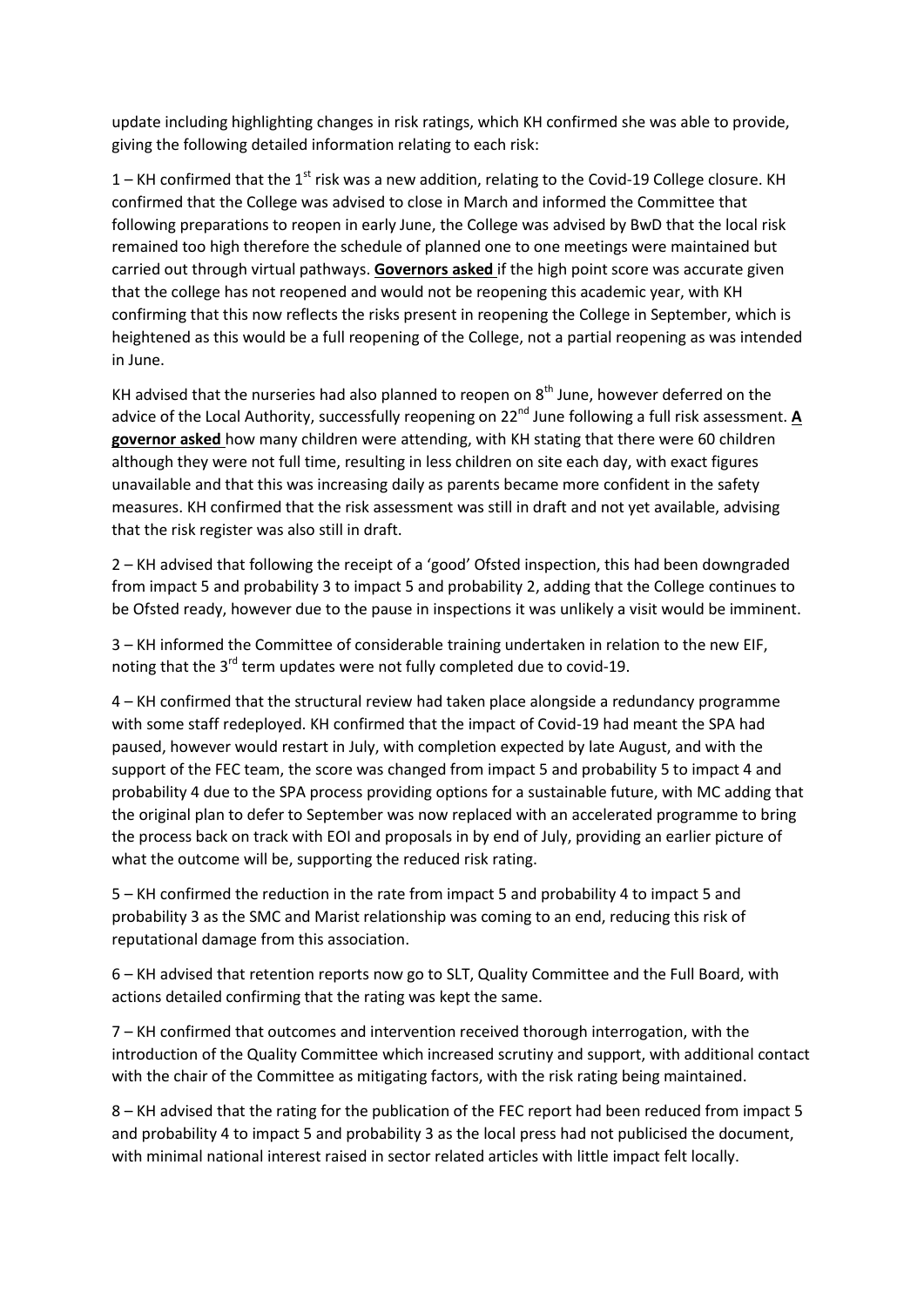9 - KH advised that the rating for quality of teaching stayed the same, with considerable work undertaken to improve the quality of teaching and learning.

10 – KH informed the Committee that the risks relating to the effective curriculum plan should be cross referenced with risk 4, advising that some courses were withdrawn with more relevant courses introduced and staff redeployed. KH added that the Covid -19 situation meant that contracts cannot be reduced, with MS having reviewed the plan, commenting that it was tight with staff well utilised and agreeing that there was no spare capacity.

11 – KH advised that staff development and quality improvement stayed the same and actions were linked to risk 9.

12 – KH confirmed that the risk relating to recruitment stayed the same, however a new marketing strategy had been launched, providing details of the new campaigns.

13 – KH confirmed that the risks relating to HE recruitment were unaltered, with good working relationships with providers and regular financial, quality and recruitment reports to Committees and consistent communication with the universities.

14 – KH confirmed that the risk relating to the financial notice to improve had not changed, with the college remaining in official intervention, with regular visits, case conferences and stock takes taking place. The IFMC submitted in February showed the college remained inadequate, with the financial situation static, with declines anticipated due to the new lease and costs associated with Covid-19

15 –HE funding was included in the financial plan reflecting reduced targets, working closely with providers to understand the offer available to improve marketing with the risk rating remaining the same.

16 – KH advised that loan covenants had been breached in 18/19 and would be breached again this year, with the bank aware and the risk remaining the same. The bank issued a letter of comfort in July 2019 and continued to be supportive remaining in regular contact

17 – KH advised that this new risk relating to the Bank charge over the lease was considered to be a high risk. KH confirmed that the bank was aware of the College's intention to move away from Trustees, with the FEC team speaking to the Bank with MC and KH regarding this issue.

18 – KH advised that risk 18 had increased from impact 5 and probability 4 to maximum scores of impact 5 and probability 5 as the cash position posed a significant risk due to the new lease and impact of the pandemic resulting in cash running out by October or November, with the previous budget enabling the College to get through to March before there would be an issue, by which time it was hoped the merger would have concluded. KH confirmed that the ESFA were aware.

MC outlined the process of going to the funding department to ask for assistance, advising that a reprofile would not be sufficient, having previously considered that a re-profile would have been enough, however, additional support going in to the next academic year was now needed. MC confirmed that they were talking weekly to the ESFA, with the new forecast delivered and dealing with questions throughout the process, but added that the going concern was the biggest issue for the audit committee.

KH confirmed that the ESFA had been through the budget line by line (in draft form) which was due to go to the Full Board in the coming weeks. KH advised that this risk now represented the highlest risk rating with, having previously been impact 5, probability 4.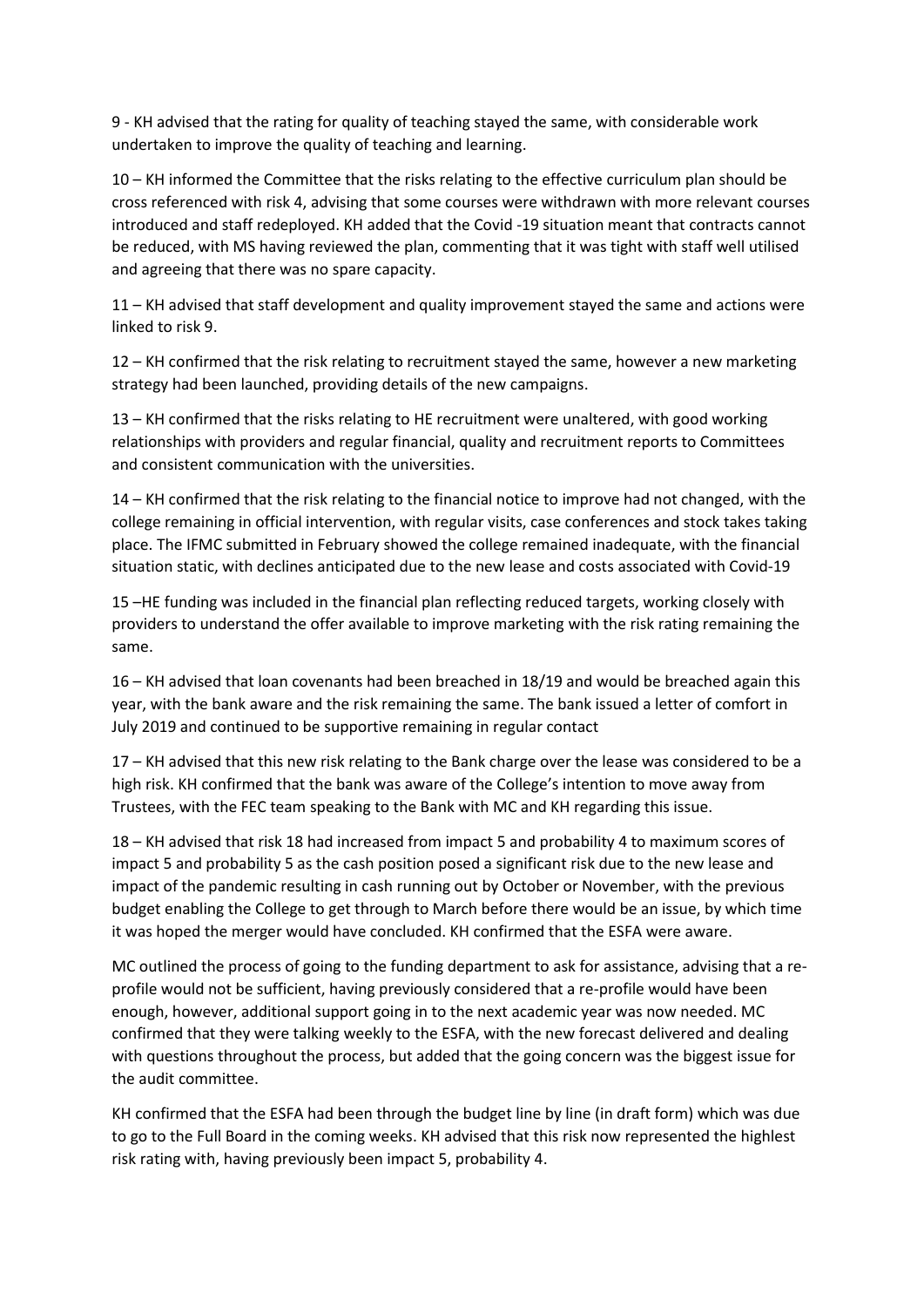19 – KH confirmed that the risk relating to insolvency had been downgraded despite the financial position due to the support of the FEC team and the SPA process presenting viable options for the future of SMC.

20 – KH advised that Committee that the risks relating to the MIS issues identified by the internal audit had been immediately actioned with a consultant brought in followed by an audit by the ESFA providing further assurance. KH confirmed that TIAA was due to complete a follow up with a review of their recommendations; therefore the score remained the same until this concludes.

21 – KH advised that following an internal audit offering reasonable assurance with minimum recommendations, the risk rating of GDPR was downgraded. KH advised that home working and online working policies had been updated to reflect the present situation and were being continually updated to reflect changes in guidelines and working practices for both students and staff.

KH invited final questions with a **governor asking if** the increased audit costs had been included in the revised budget with KH confirming that they had, stating the budget document that would be distributed shortly offered clear identification of increased costs or variations related to Covid-19, the lease or other issues.

KH added that shielding, staff costs and transport costs were identified as increasing with MC confirming that additional audit costs were minimal when compared to the other additional costs. MC added that it was hard to judge the on-going impact of Covid-19 including further staff absences and other impacts, stating that it was expected to have a significant impact for some time to come.

**A further question was asked** in relation to risk 18, the need for financial assistance, asking for clarification that it was expected this was now likely to be actual assistance rather than a re-profile, with KH confirming that a re-profile would not be enough. KH explained how the sector was effectively underfunded by February by 7% and confirming that she has highlighted this as a possible area of need in the past, having only required the support once in 2017, initiating the financial notice to improve, concluding that this year that would not be enough and cash assistance would be necessary.

**A further question was asked** about the plans in place and impact on the budget should there be a second wave of Covid-19 resulting in a second lockdown period with KH advising that it was anticipated that this would not affect the budget as the plans were already in place for online learning, with a strong online delivery programme developed with other colleges. MC added that the SMT had ensured that education had continued uninterrupted whilst maintaining high standards by extending the use of the VLE PearlTrees, agreeing that an additional period of lockdown would not impact the quality of learning, with good student engagement which would be supported through a comprehensive timetable of 1:1 support and wellbeing measures. **It was asked if this** would impact cash further, with KH confirming that the additional costs were in relation to the onsite delivery including transport and cleaning as well as an additional cost built into to the budget for staff shielding.

The Chair confirmed that there were no further questions, thanking KH for a comprehensive update which alleviated some of the concerns over what had appeared to be considerable levels of risk.

**Resolved:** The Committee noted the details of the draft report. The approval was deferred to the Full Board as the register presented was presented in draft format.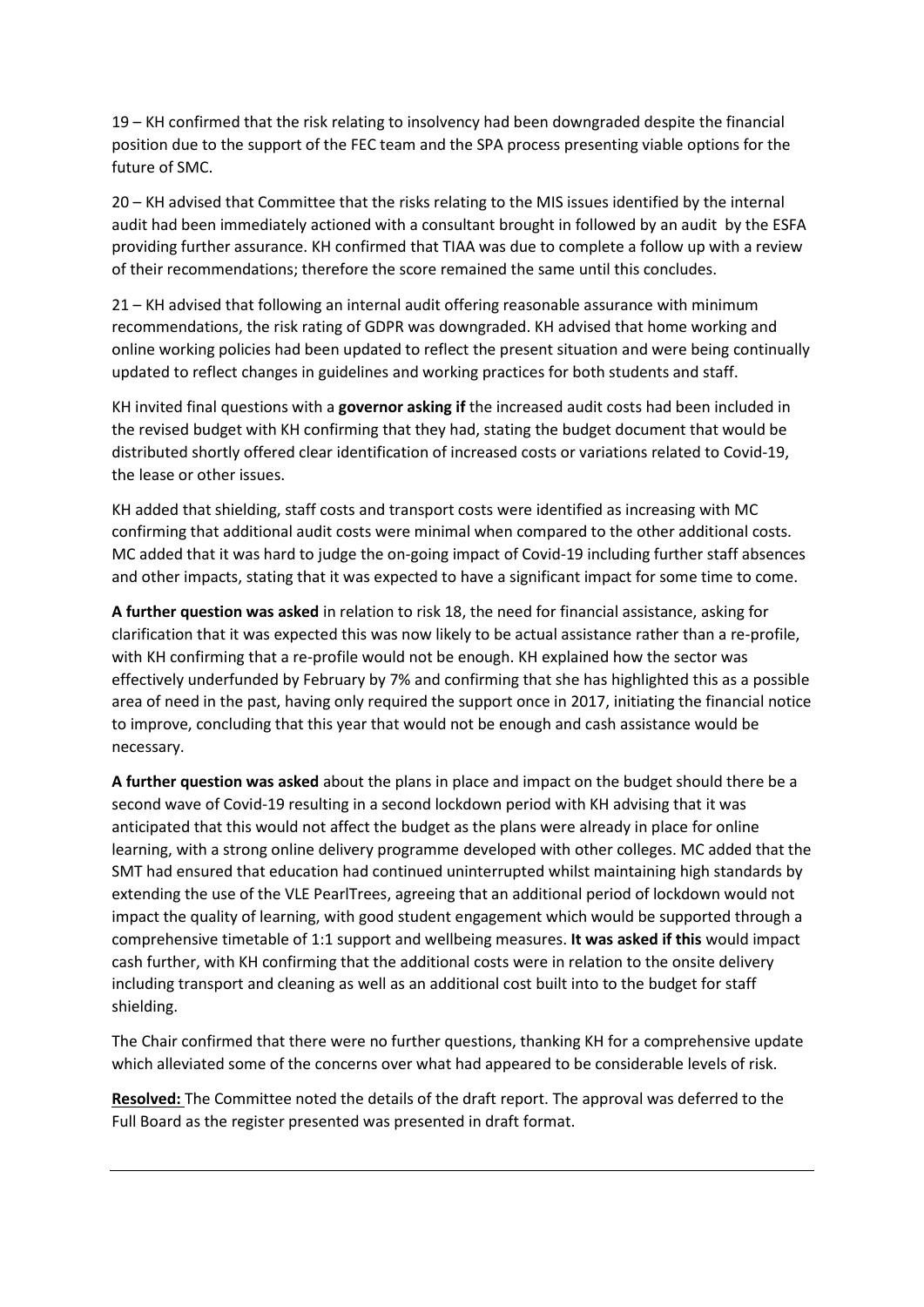## **ITEM 7 – THE REVIEW OF THE EFFECTIVENESS OF THE COMMITTEE**

The clerk confirmed that the longstanding issue of shifting membership prevented the ability to selfevaluate, and as in 2017/18 the committee self-reflection would not be completed as the membership had not been stable, with present members unable to reflect on their performance over the past 12 months having not been in the committee throughout the year. The clerk advised the Committee that in 18/19 this was overcome through a 360 degree appraisal, including reflection from attendees and the Board, with input from the auditors, Board Chair and Principal, however, with changes to the Principal and auditors as well as 3 Board Chairs in this time, this would also be ineffective. The Committee agreed to defer this activity.

**Deferred:** The self-assessment of the audit committee would be deferred until members have been in place for twelve months.

## **ITEM 8 – REVIEW OF THE COMMITTEES TERMS OF REFERENCE**

The clerk confirmed that the delegated authority and standing orders of the committee would normally be reviewed at the last meeting of the year, however, due to the need to focus on urgent business only and the impending update to the constitution, this would be deferred. **A governor asked** if this was in relation to the SPA process and the clerk confirmed that the imminent removal of the Marist Fathers as trustees would impact the constitution, forcing a full review of the Board and Committee structures, membership and delegated authority, therefore, it was recommended that the existing terms of reference are maintained with a full review taking place alongside the updated constitution.

**Deferred –** The review of the terms of reference would be deferred until details of the updated constitution were available, with the Committee recommending to the Board that the existing terms of reference are maintained.

#### **ITEM 9 – ANY OTHER BUSINESS**

No other business items were raised, with the Chair closing by thanking members and attendees for their time, in particular passing thanks to former Audit Committee Chair, MC, for supporting the meeting and providing insight from the close support and monitoring of College business that he had undertaken during the College closure.

The meeting closed at 3.30pm.

#### **ACTION SUMMARY**

- a rolling action summary for internal audit recommendations to be created and presented as a standing item
- KH and MC to meet with the auditors and review the pricing
- Audit memorandum to be approved in late August/ early September
- The risk register will be presented to the board for approval once finalised

Matters arising/deferred items: